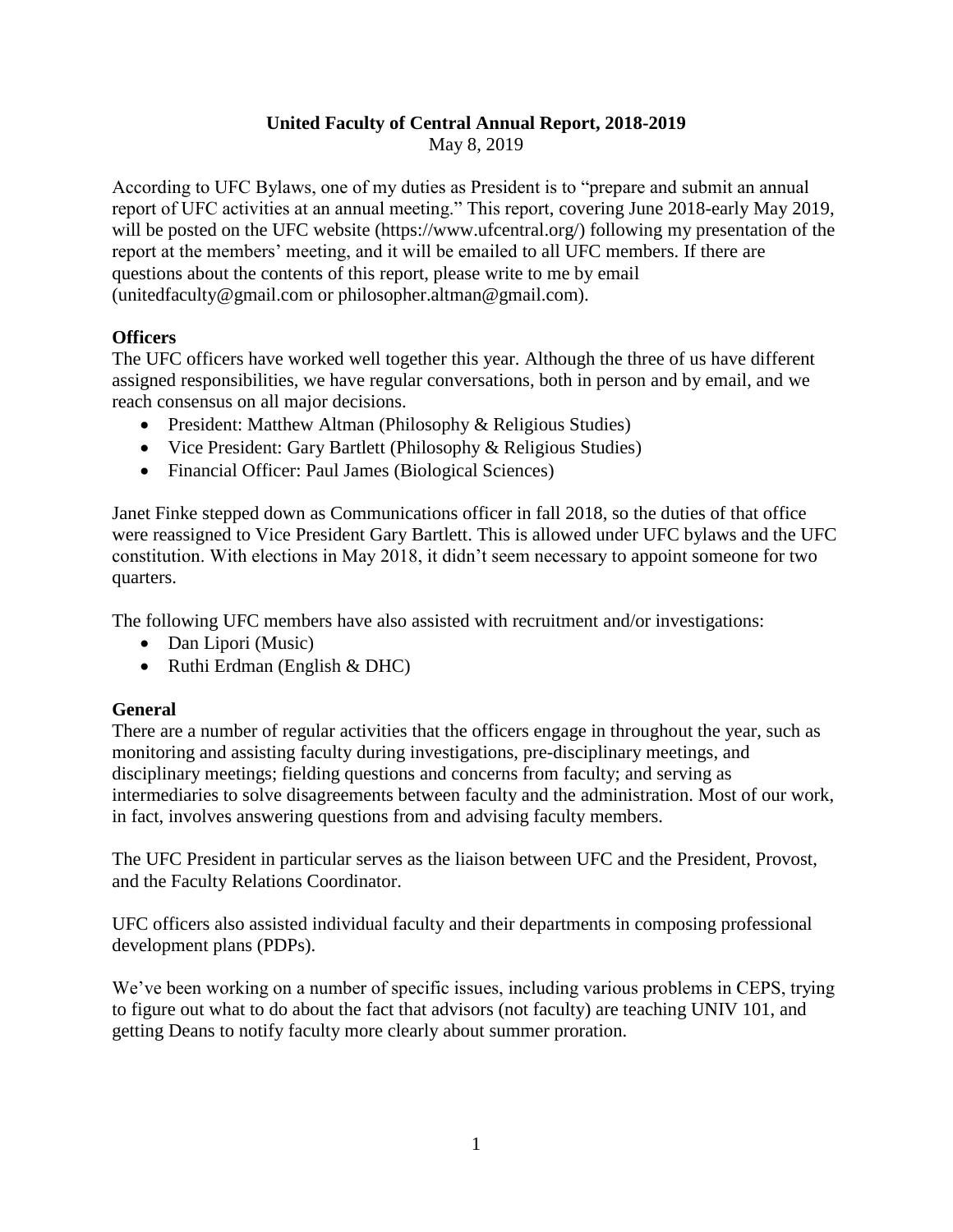### **Policies and practices jointly implemented by UFC and the administration**

Although the CBA governs working conditions, some parts of the CBA are vague or provide little guidance to faculty. UFC has negotiated with the administration to develop or clarify several policies, including:

- We defined "material progress" for the purpose of fulfilling the requirements of a Professional Development Plan (PDP), when one is "continued with reservations" as a result of a post-tenure review (PTR). An email was sent to all faculty to clarify the criteria of evaluation.
- We signed a Memorandum of Understanding (MOU) that requires CWU to pay faculty for overloads during the quarters that they are scheduled. That is, if you are scheduled to teach a class as an overload during the year, then you will be paid for that class during the quarter you teach it. Some Deans had not paid faculty for overloads, even faculty who taught overloads in the fall, until spring quarter.
- We developed university-wide documentation standards to use during a professional review. These standards were disseminated in a joint email from UFC and the Provost.

## **February members' meeting**

On February 26, 2019, UFC held an all-members' meeting at which officers updated members on union activities.

### **Grievances and complaints**

UFC has formally challenged some decisions made by the CWU administration by filing grievances, which allege violations of the CBA (27.2.1), and complaints, which challenge substantive academic judgments (27.2.2). Since June 5, 2018 (the date of the last annual report), the following complaints and grievances have been filed:

# Complaints

The following complaints were initiated:

- Complaint 18-01C: Overreliance on SEOIs in Evaluating Teaching Effectiveness (Level I, Level II) (June 2018)
- Complaint 18-02C: (Material progress on PDP) (Level I) (July 2018)

UFC officers are considering writing other complaints in response to recent decisions regarding tenure, promotion, and post-tenure review.

### Grievances

The following grievances were initiated:

- Grievance 18-03G: (Denial of promotion for tenured faculty member) (Level II) (June 2018)
- Grievance 18-04G: Procedure and Standards for Promotion of Coaches to Senior Status (Level I) (July 2018)
- Grievance 18-05G: (Disciplinary action against a tenured faculty member) (Level II) (July 2018)

UFC officers are considering writing other grievances in response to recent decisions regarding tenure, promotion, and post-tenure review.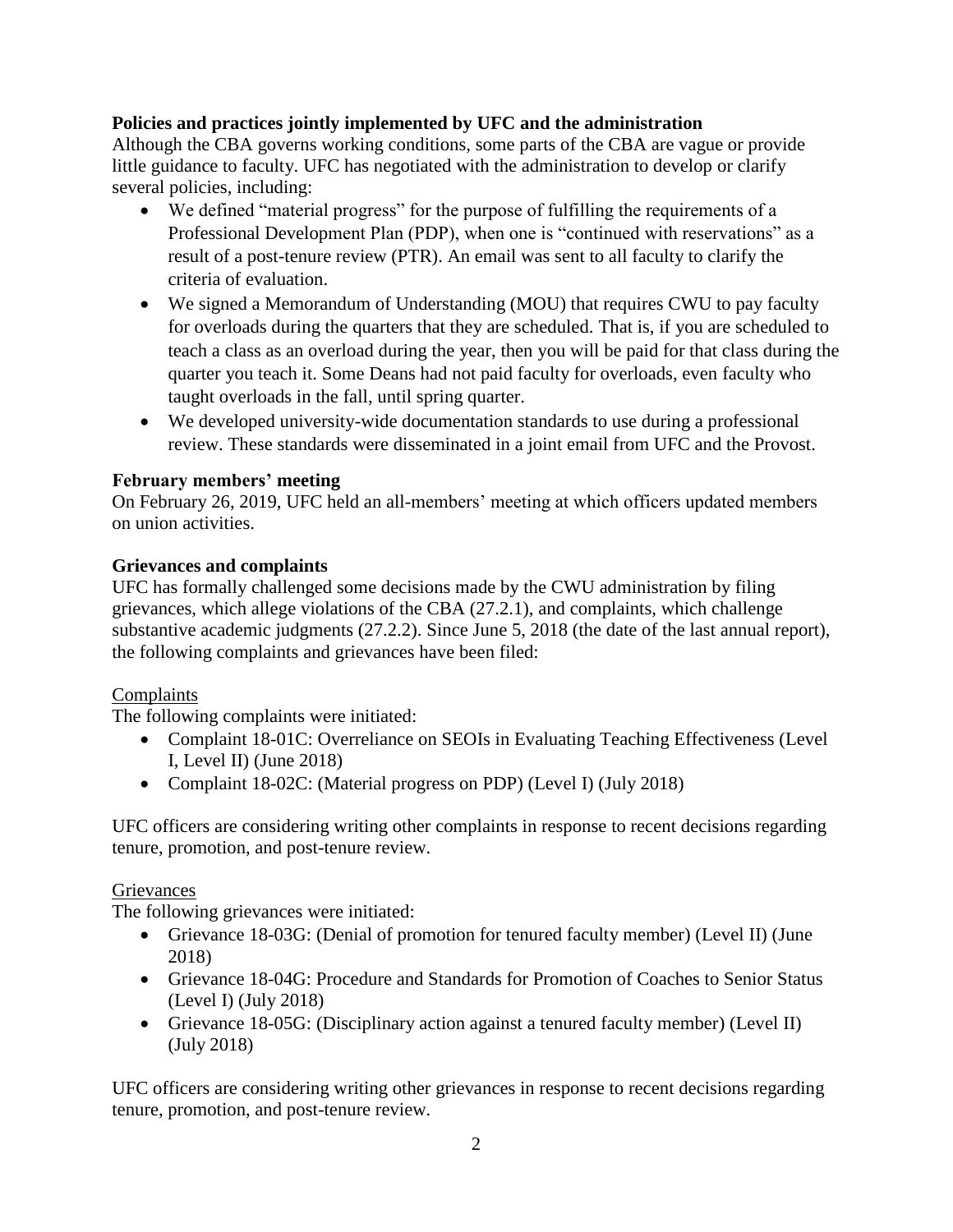#### **State labor board**

CWU, UFC, and the PSE (Public School Employees of Washington) will participate in a hearing in June with the Public Employment Relations Commission (PERC) to determine the status of flight instructors – the question being whether they are faculty or staff, and thus which bargaining unit they belong to.

#### **Labor-Management Council**

The CBA includes the following provision: "The University and the Union will maintain a Labor-Management Council to provide a forum for communication between the parties and to promote constructive labor-management relations. Council meetings will be used for discussions and shared problem-solving only, including the University's efforts to eliminate barriers to equal employment opportunities and workplace equity encountered by the protected groups identified in Article 7. The Council shall have no authority to conduct any negotiations or modify the provisions of this Agreement" (26.1).

The members of the LMC are:

- UFC representatives:
	- o Three UFC officers
	- o Terry Wilson (Marketing/Management)
- CWU representatives:
	- o Katherine Frank (Provost)
	- o Charlene Andrews (Faculty Relations Coordinator)
	- o Paul Ballard (CEPS Dean)
	- o Martha Kurtz (COTS Associate Dean)

LMC met on the following days: June 6, 2018; November 16, 2018; March 6, 2019; May 7, 2019. We plan to meet one more time in late May or early June 2019. Meeting agendas are available on the UFC website.

At the meetings, we discussed several issues:

- Recommendations of the Joint Evaluation Taskforce, including recommendations for changing Faculty180
- Planning for the Compression Taskforce
- Summer obligations for faculty not on contract
- Timing of phased retirement application
- Criteria for NTT development money
- University-wide documentation standards for reappointment, tenure, promotion, and PTR
- Defining the responsibilities and compensation for interdisciplinary program directors

### **Compression Taskforce**

The CBA includes the following provision: "Compression Adjustments. For the academic year 2019-20, the University will fund a \$1 million pool (including salary and benefits) that will be allocated to tenured and tenure-track faculty to address compression and equity issues. Procedures for allocation of funds will be agreed upon by a joint task force composed of three (3) members chosen by UFC and three (3) members chosen by the Provost. Recommendations from the taskforce will be submitted to UFC and CWU for joint approval. The joint taskforce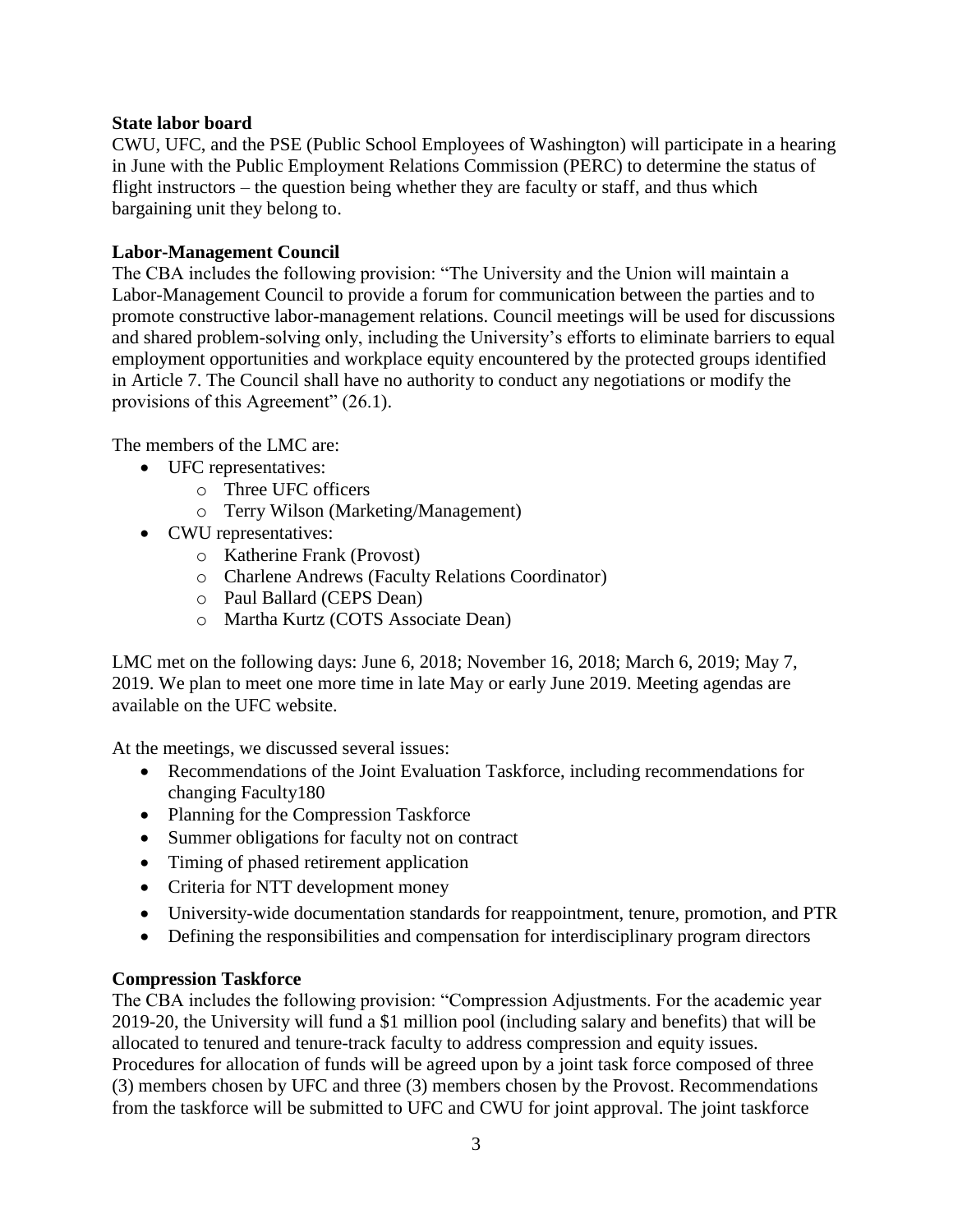will be provided with the 2018 CUPA data release to consider in evaluating compression/equity issues and recommended adjustments. The taskforce will meet during the 2018-19 academic year and compression/equity adjustments will take effect in 2019-2020" (16.8).

The UFC representatives on the Compression Taskforce are:

- Lucinda Carnell (Biology)
- Holly Pinkart (Biology)
- Sathy Rajendran (Engineering Technologies, Safety, and Construction)

The Taskforce has been working throughout the year to develop a formula to distribute the funds. They will present their recommendations to LMC in mid-May, which will then consider them for approval.

### **Executive Board**

UFC Executive Board members serve as points of contact with other faculty. Members of the E-Board are:

- Three UFC officers
- James Avey (Management)
- Ruthi Erdman (English & DHC)
- Amy Hoover (Aviation)
- Audrey Huerta (Geology)
- Dan Lipori (Music)
- Sathy Rajendran (Engineering Technologies, Safety, and Construction)

We met on the following days: November 16, 2018 and January 24, 2019. Agendas and meeting minutes are available on the UFC website.

In addition to regular updates from the officers about UFC activities, the E-Board advised the officers on the issues that were discussed in LMC as well as advisors teaching UNIV 101, the UFC-sponsored SOURCE faculty mentor award, and UFC bulletin boards (see below).

### **Membership**

Currently, we have 199 dues-paying union members – an increase of two over the count from last year's annual report. Membership is 52% among full professors, 38% among associate professors, 32% among assistant professors, 30% among senior lecturers, and 7% among lecturers. (Of course, UFC is recognized as the exclusive bargaining unit for all faculty [CBA 2.1 and 2.2].)

### **Liaisons**

To replace the system of Stewards, UFC formed a group of UFC Liaisons. The list of Liaisons includes faculty from across campus and is available on the UFC website. Liaisons are expected to:

- Serve as a point of contact for faculty with CBA-related questions or concerns, either assisting them or directing them to UFC officers.
- Have a copy of the CBA on hand and have a general sense of its contents.
- Attend UFC meetings, and encourage and recruit other faculty to come to them.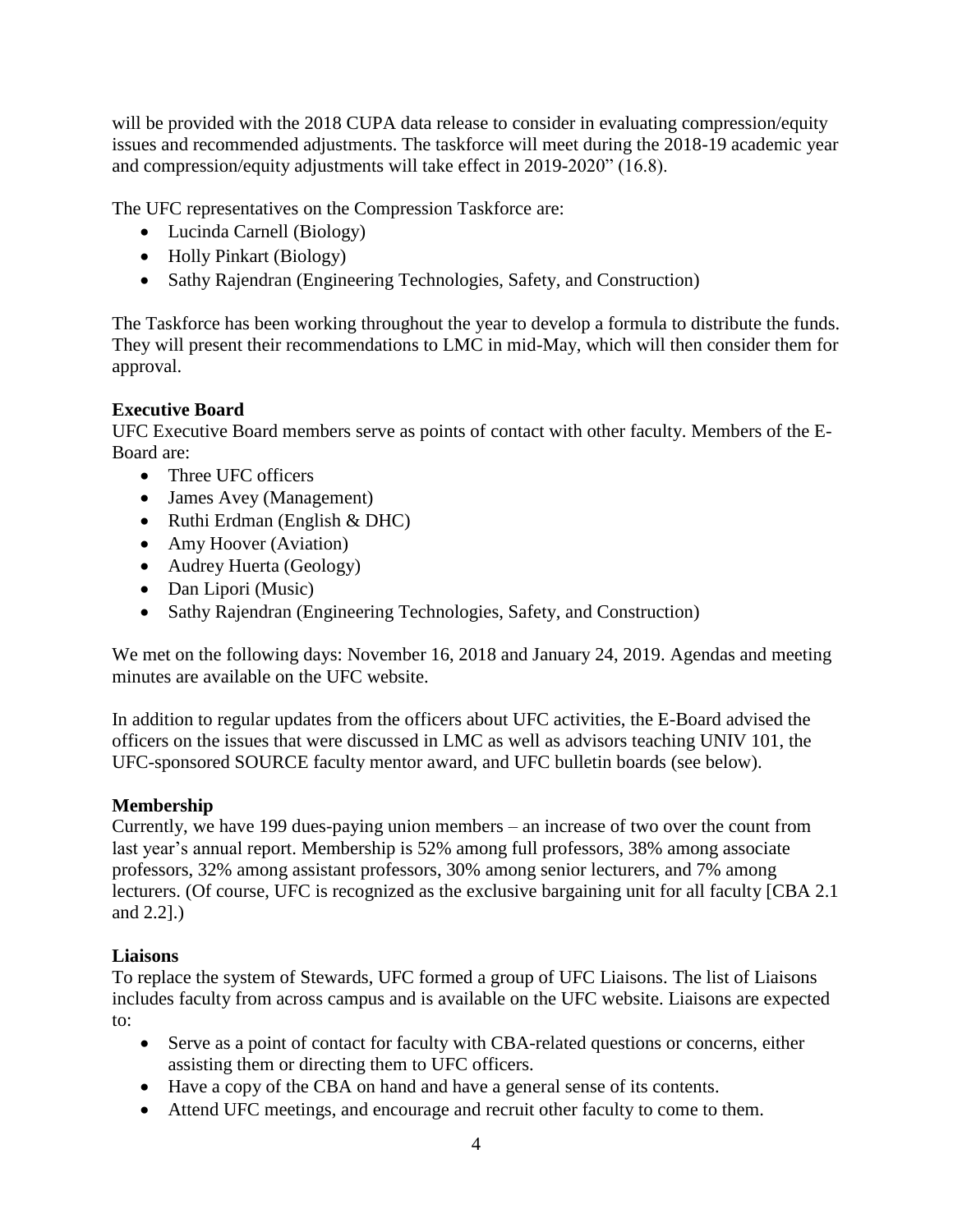- Attend Liaison meetings, held once or twice a year.
- Engage in light recruiting by sharing the benefits of UFC membership with other faculty, encouraging participation in UFC, and distributing flyers for events.

This year we have continued to recruit Liaisons, an effort led by Vice President Gary Bartlett. There are now twenty-five Liaisons (including the three current UFC officers and five members of the Executive Board), with representation from three of the four colleges, and the library. The first Liaison meeting was held on April 17, 2019.

#### **Bulletin boards**

In Winter quarter, with the Executive Board's approval, UFC purchased six enclosed bulletin boards, at a total cost of \$1,749.32, including shipping. Again with the approval of the Executive Board, it was decided that, to ensure the greatest possible visibility to faculty, the boards should be installed in the six academic buildings on campus containing the greatest numbers of faculty offices. Those are Samuelson, Black, Language & Literature, Shaw-Smyser, Purser, and Science I. (The SURC was also considered, but this would require ASCWU approval, which is uncertain. A bulletin board in the SURC remains a possibility for the future.)

This quarter Vice President Bartlett has been working with the Provost's office to identify specific locations within each of these six buildings which would afford a good degree of visibility while meeting with the University's approval. All boards will be in prominent locations on the first floor of each building. We hope to have the boards installed either over the summer or in Fall quarter.

### **History**

This year is UFC's 25th anniversary. On April 1, 1994, faculty notified the Board of Trustees that they were forming a new labor organization, United Faculty of Central. Follow UFC on Facebook to learn more about UFC's history.

### **Financial report**

| Beginning Balance (June 1, 2018) | \$27,538.48                                                                                              |                                                                            |
|----------------------------------|----------------------------------------------------------------------------------------------------------|----------------------------------------------------------------------------|
| <i>Income</i>                    | <b>UFC</b> dues<br>Interest<br>$Total =$                                                                 | \$12,156.09<br>\$12.82<br>\$12,168.91                                      |
| Expenses                         | President summer stipend<br>Events<br><b>Bulletin Boards</b><br>Printing<br><b>UFC Website</b><br>PO Box | \$5,667.13<br>\$2,071.47<br>\$1,749.32<br>\$179.88<br>\$168.00<br>\$214.00 |
|                                  | $Total =$                                                                                                | \$10,049.80                                                                |
| Ending Balance (May 8, 2019)     | \$29,657.59                                                                                              |                                                                            |